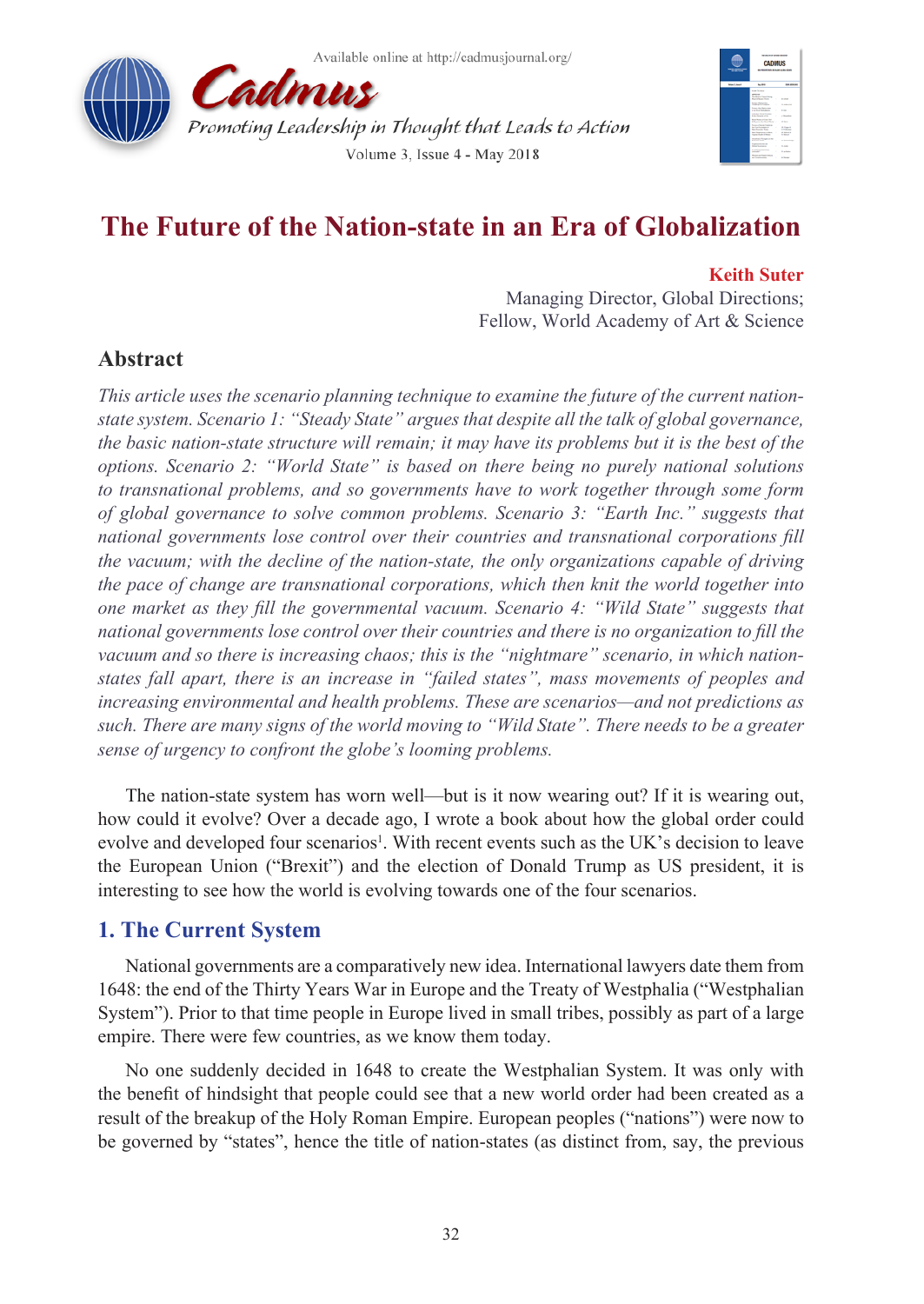"city-states"). As the Europeans colonized the world, they took this system with them. The newly-independent colonies based themselves on the nation-state system (such as in Africa, where over 50 nation-states have been imposed on a patchwork quilt of about 200 major tribes).

The nation-state system is now so prevalent that it is seen as the norm in world politics. But national governments are no longer so relevant to world politics. Instead, they are having to share their power with international organizations, transnational corporations and nongovernmental organizations (NGOs). The erosion of the Westphalian System has crept up on governments and citizens. It was not done in secret. It is simply that the attention of most people, politicians and academics was focused elsewhere (such as on the Cold War).

What could come next?

*"Beginning at the time of World War I, world history could be described as an experiment in global governance."*

#### **2. Thinking About the Future**

There are three main ways of thinking about the future. First, "prediction" means extrapolating current trends out into the future. This is the most common form of thinking about the future. Lines on graphs, for example, will often reveal a pattern. Economic predictions are perhaps the most widespread—and most criticized—branch of forecasting covered by the mass media.

Second, there is a "preferred" future, where a person or organization has a vision towards which they work. For example, when President John F. Kennedy took office in January 1961 he knew there was a need for a bold vision to revive American spirits, which had been dampened by all the Soviet space "firsts", such as the 1957 Sputnik. On May 25, 1961 Kennedy laid out his vision of putting a man on the Moon and returning him safely before the end of the decade. This was achieved in 1969. With a "preferred" future we move from what is currently being suggested by prevailing trends ("prediction") to what we would like to see happen.

Third, possible futures are what *could* happen. They are not necessarily being currently suggested (via prediction) and they may not necessarily be what one would like to see happen (via preferred futures). The signs of possible change may be there—but one is simply not "seeing" them. Unfortunately, in all walks of life, there is a tendency to get into a "comfort zone" and to mix with a narrow range of people. A good technique to get out of the comfort zone is scenario planning. This is not so much about getting the future right—as to avoid getting it wrong. Done properly it reduces the risk of being taken by surprise.

Here are the four scenarios on how the globe could evolve.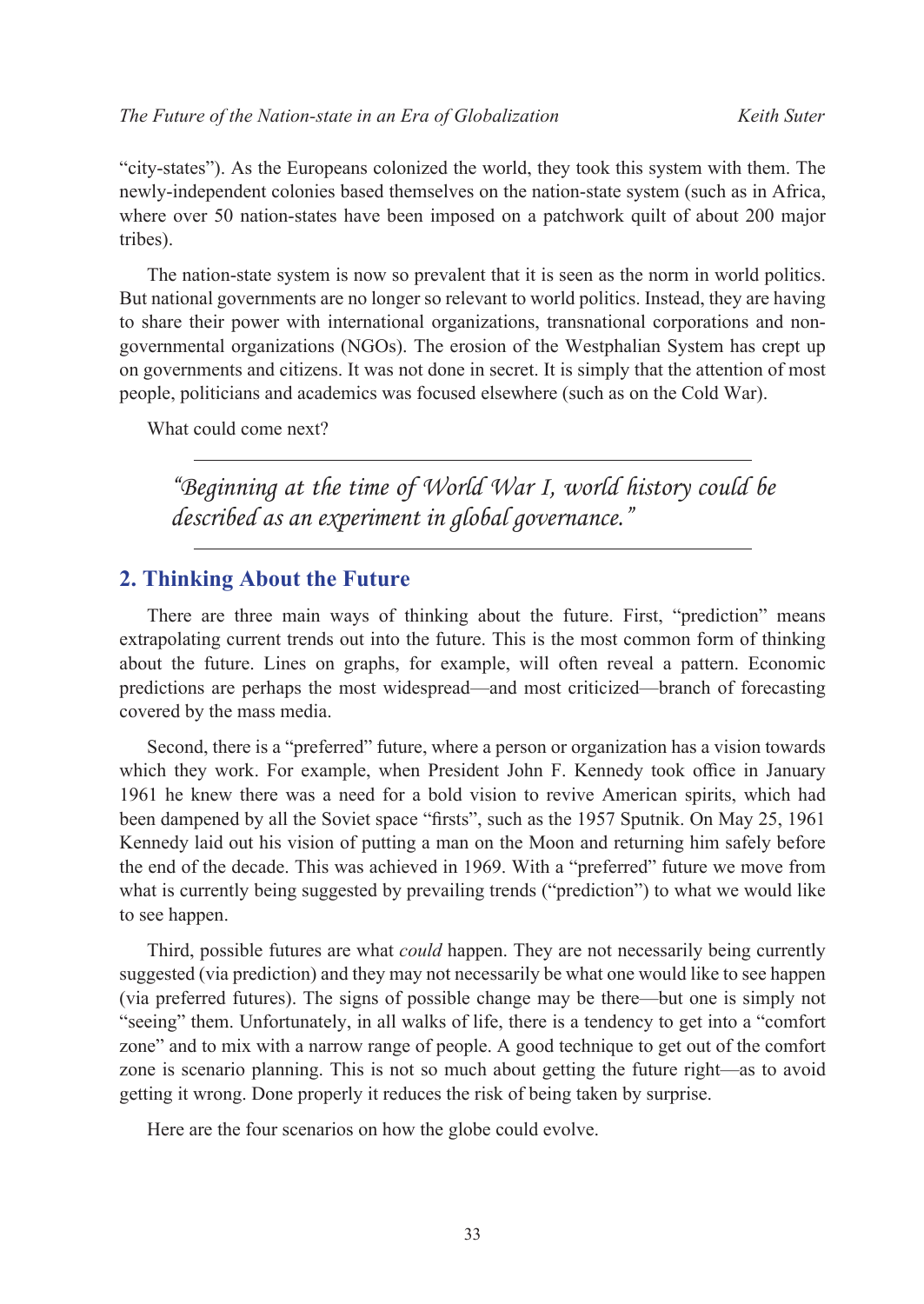#### **3. Scenario 1: "Steady State"**

This is based on *strong nation-state/ weak international social cohesion* (national governments remain in control of their destiny and are unwilling to work together on common problems). This scenario argues that despite all the talk of global governance, the basic nation-state structure will remain. It may have its problems but it is the best of the options.

*"The world is now too interdependent—with one part affecting others—to try to operate on a piece-by-piece basis."*

The scenario logic is as follows. National sovereignty is here to stay because governments are unwilling to surrender it. There has been little progress in establishing non-partisan standards of behaviour between governments. All forms of international cooperation are viewed in the context of how a government can maximize its own gain.

This may be regrettable but that is a fact of political life. All politics is local—and foreigners do not vote in national elections. For example, all western countries are now troubled by the risk of the mass movement of peoples into their own territories. As long as some countries are extremely wealthy and others are extremely poor, national boundaries will have to remain in place to restrict the movement of peoples. Given the nature of the international economic system, it is unlikely that this gap between rich and poor will disappear for many decades to come (if ever)—and so national border protection will remain very important.

This concern with national sovereignty is not simply a Western one. Developing countries also have a strong determination to maintain national sovereignty. They fought hard for their independence from their colonial masters. Now they are troubled by threats of tribalism, fragmentation, and the erosion of national unity by cultural diversity and foreign influence. These countries are not going to surrender their national sovereignty for the fear of being swamped by a fresh form of imperialism. There may be problems—but at least they are their own problems.

### **4. Scenario 2: "World State"**

This is based on *strong nation-state/ strong international social cohesion* (national governments, while they remain in control of their destiny, are willing to work together on common problems and this evolves gradually into some form of global governance). This is based on there being no purely national solutions to transnational problems, and so governments have to work together through some form of global governance to solve common problems.

This scenario argues that this is the first time in history that people have been confronted with the need to organize and manage the world as a totality. Beginning at the time of World War I, world history could be described as an experiment in global governance. Underlying all the conflicts and upheavals, there has been a basic question: how is humanity to govern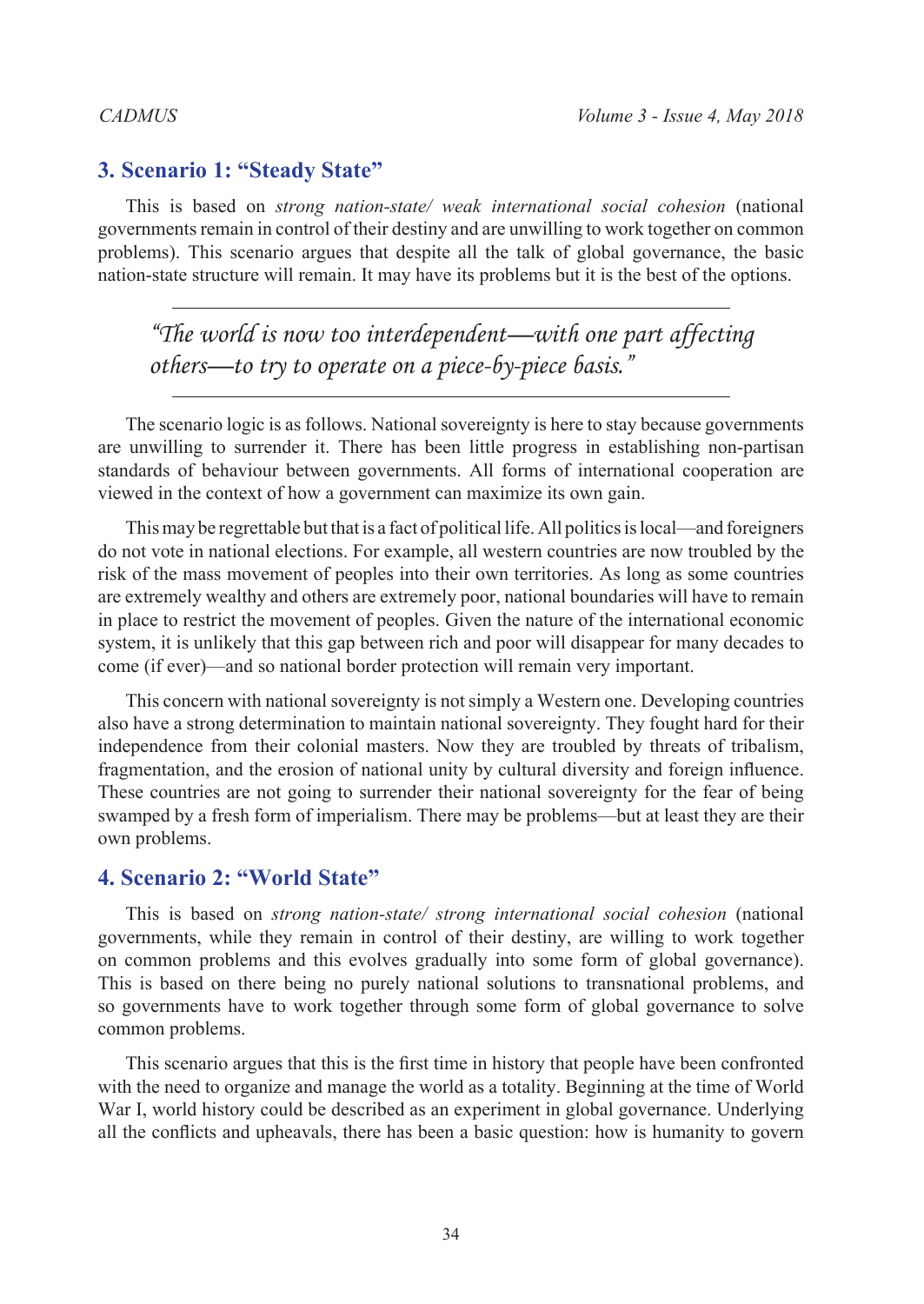itself? The problems are a long way from being solved but there is no choice but to continue the quest. The world is now too interdependent—with one part affecting others—to try to operate on a piece-by-piece basis.

Therefore, there is a need for some form of world government. The tendency among NGO advocates is now to talk more about "governance" because it is less threatening to the general public than "world government". Also, it may well be that its eventual form will have to be different from existing notions of national "government" and so the term "world government" is misleading because of the connotations of "government" at the national level.

Just how the world evolves to a different form of governance is not yet clear. There are three ways of trying to get countries united:

- i. Federalist approach: the deliberate decision by national governments to transfer certain powers (such as maintaining armed forces) to a world government while retaining other powers (such as establishing laws concerning ownership of property) for themselves.
- ii. Functionalist approach: the creation of more global agencies (such as the World Health Organisation and International Telecommunications Union) to handle a particular function (such as health or telecommunications) because experts can cooperate in a less politically-charged environment, and eventually the globe will be covered by a network of such agencies.
- iii. Populist Approach: the creation of a grass-roots people's movement to establish a democratic world government directly responsible to the people of the world, and in the meantime to generate ideas for world government and a groundswell in favour of it.

There is a chicken and egg dilemma. We cannot discuss world government because we have no world community to support it. Indeed, the discussion of world government may even retard the development of world community (because of the evil overtones of "world government" and "Big Brother") and hence retard the movement towards world government.

The way to promote world community is to have world government. But since private citizens cannot establish a world government, the next best thing to promote world community is to talk about global governance. Global discussion of world government may have some chance of uniting it. The consideration of what is necessary to unite the world and the discussion of a common problem of overwhelming importance, could lead to a growing sense of community among all peoples.

An important reason for talking about world government is to clarify what it would be. Should a world government aim at limited measures designed to maintain what is called security, or is security itself dependent on the pursuit of broader purposes? Should a world state be federal or unitary, or should it, perhaps, contain the best features of each? What should be the relation of the world government to the citizens of existing states? What taxing powers should the world state have, and what order of military forces, if any?

Consequently, many global governance activists prefer to campaign on all three of the above approaches simultaneously. For example, they deal with the need for governments to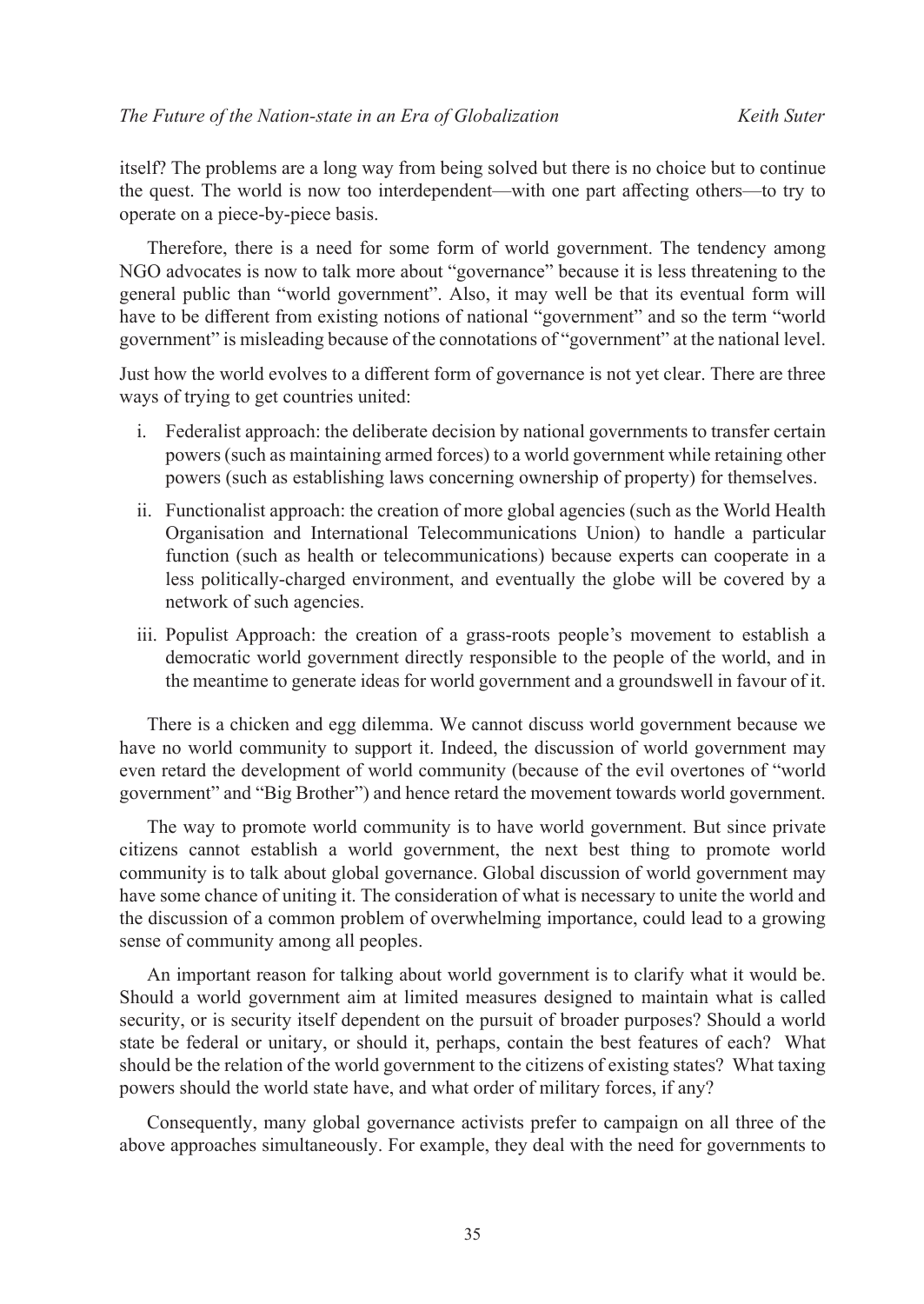work together at the political (federal) level and on common problems (functional approach) and the importance of people being involved in the campaign for world government.

*"Transnational corporations have eroded the notion of a national economy; there is now only a global one."*

### **5. Scenario 3: "Earth Inc."**

This is based on *weak nation-state/ strong international social cohesion* (national governments lose control over their countries and transnational corporations fill the vacuum). With the decline of the nation-state, the only organizations capable of driving the pace of change are transnational corporations, which then knit the world together into one market as they fill the governmental vacuum.

National governments will not necessarily disappear (any more than the rise of national governments necessarily caused all forms of local government to disappear). But national governments will need to get used to the fact that the nation-state system is over and that corporations are the major player in world affairs.

Money is now the measure of all things. This new era can be taken as beginning in 1776, with the publication of Adam Smith's *The Wealth of Nations*, which saw the rise of modern capitalism. The market—rather than government involvement or religious dictates—has increasingly set the pace for economic activities. Smith placed emphasis on individuals being left free to pursue their own interests. Self-interest guides people, as though by the influence of an "invisible hand", to the exercise of the intelligence that maximizes productive effort and thus the public good. Private vice becomes a public virtue.

Therefore, a free market—not government—is the best allocator of resources, and the best promoter of the public good. Government should be as small as possible, with limited responsibilities. Thus, the individual should be left to maximize their own income and determine how that is to be spent.

Meanwhile, with money as the measure of all things, national identity ceases to be such a major issue—except where it can be commodified, as in corporations manufacturing support for local or national sporting teams. People are principally consumers or aspiring consumers. Politics and patriotism are not as pleasurable as the latest fashion in clothes, music or technology. They are consumers rather than citizens. This helps explain the reduction in armed conflicts since 1950—they are consumers and not warriors.

Transnational corporations have eroded the notion of a national economy; there is now only a global one. For example, if a government tightens the money supply by increasing interest rates, loans may come in from abroad and make the country's monetary policy nearly meaningless because cheaper funds flow in from elsewhere.

These trends help explain the low voter turnout in many elections: voters think that the elections are increasingly irrelevant. A political party may come to office—but not necessarily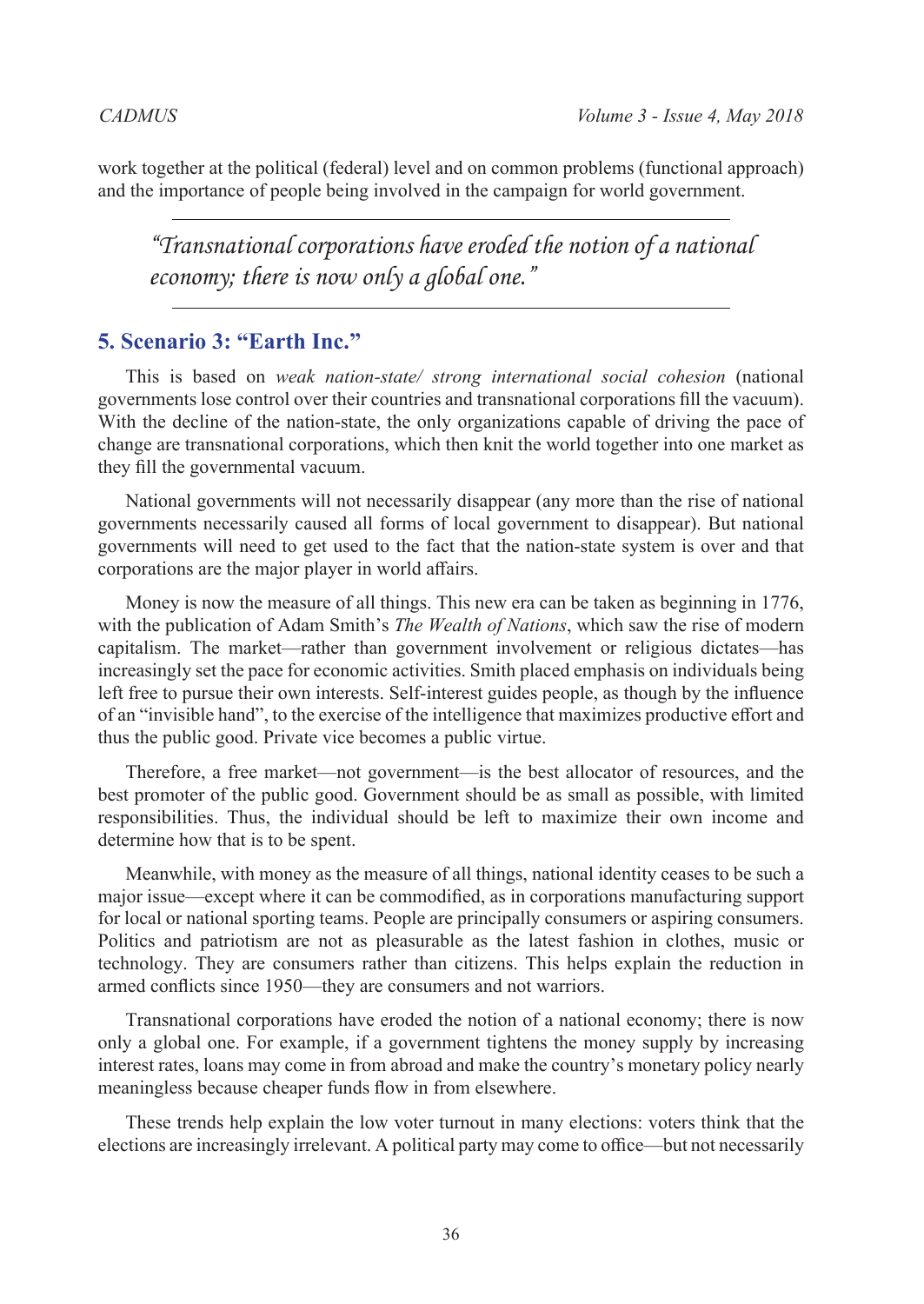to power. That power is held elsewhere. The people who really run a country do not stand for election.

*"We tend to focus on single issues—and do not pay enough attention to the overriding issue of where the globe is heading… There needs to be a greater sense of urgency to confront the globe's looming problems."*

# **6. Scenario 4: "Wild State"**

This is based on *weak nation-state/ weak international social cohesion* (national governments lose control over their countries and there is no organization to fill the vacuum and so there is increasing chaos). This is the "nightmare" scenario, in which nation-states fall apart, there is an increase in "failed states", mass movements of peoples and increased environmental and health problems.

The previous scenarios are all too optimistic. They have focussed too much on order, rather than disorder. There are many sources of disorder in the world. Each nation-state will have to do the best that it can with what it has because it will not be able to rely on anyone else for much assistance.

For example, transnational corporations are not a force for good. They are motivated only by money. They are out to make money for their owners/ stock holders and they are not out to improve the world. They are not really accountable to anyone (not even their own stockholders, many of which are pension funds which are only concerned about the rate of return and not how it is acquired).

Corporations have no allegiances and no loyalties. Thus, they can move production and service centres from one country to another looking for the best rate of return. They can also set one government off against another in a bidding war to attract the corporation to be based in that country. Thus, they get special "export zones", exemptions from labour and environmental regulations and favourable tax treatment.

Because the corporations are mobile, they have created a race to the bottom. Manufacturers search the world—the single borderless economy—for greater returns on investment by moving their assembly lines to low-wage countries. The globalization of industrial production is resulting in excess supplies of goods and labour, which in turn exert downward pressures on prices and wages.

Corporations also move in search of low-tax regimes and so governments lack the funds for the supply of services. It is not just a "tax-payers' revolt" by individuals but there is also a resistance by corporations to pay taxes. All this extra money in the hands of individuals and corporations has helped finance a vast consumer expansion over the past four decades or so, but it means that there are shortages in essential services and infrastructure.